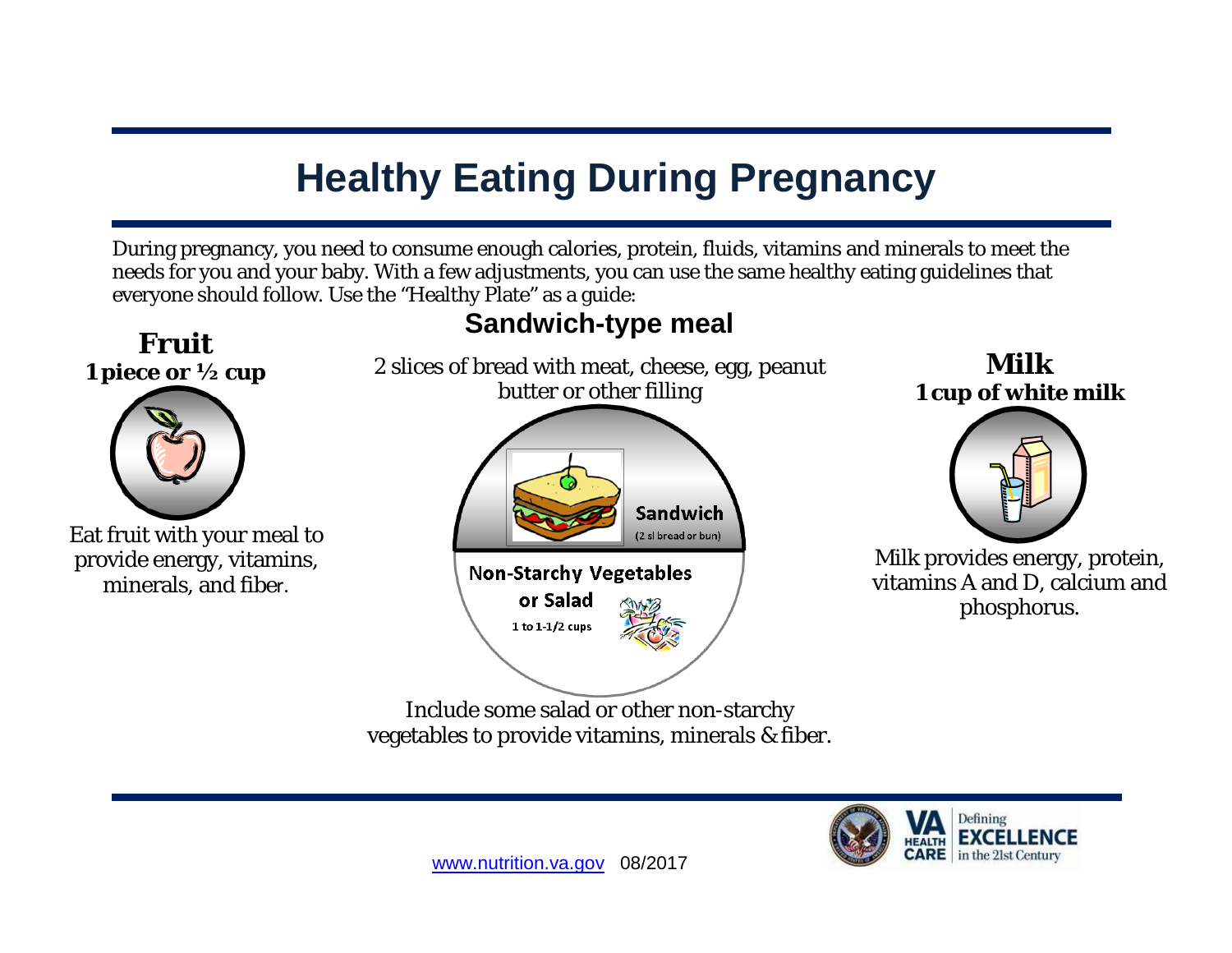## **Plate-type meal Fruit**  One quarter of your plate should include about 1 cup of a grain or a starchy vegetable. The second **1 piece or ½ cup** quarter should include 2 to 4 ounces of a lean meat or another protein food. Eat fruit with your meal to provide energy, vitamins, **Meat & Protein** Breads, Grains & minerals, and fiber. **Starchy Vegetables**  $2 - 4$  ounces Non-Starchy Vegetables 1 to  $1-1/2$  cups Half of your plate should include some green leafy vegetables or other non-starchy vegetables to provide vitamins, minerals and fiber.

**Milk 1 cup of white milk**



Milk provides energy, protein, vitamins A and D, calcium and phosphorus.